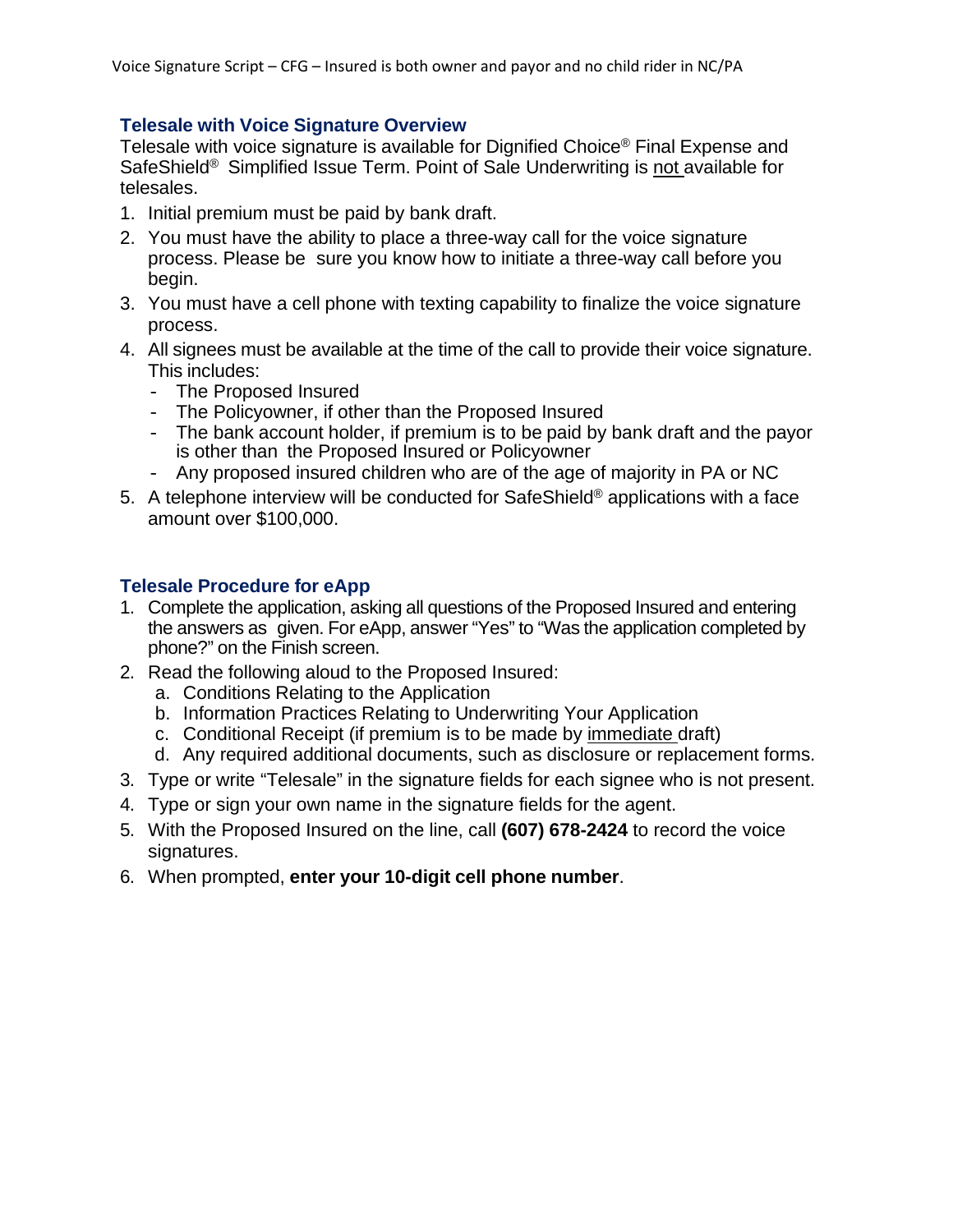7. Read the following aloud, pausing for answers:

*"As a final step to complete the application process, I will need to record the next part of our phone call. Do I have your permission to record this conversation?*

- **a.** *Please state your full name and today's date.*
- **b.** *Please state your date of birth and the last four digits of your Social Security number or tax ID.*
- **c.** *Is it your intent for this recording to represent your signature?*
- **d.** *Do you understand that you have applied for a (as applicable):*
	- *Dignified Choice® [Elite or Select or Advantage] Final Expense*
	- *SafeShield® Term*
	- *SafeShield® Plus Return of Premium Term*
- *life insurance policy from Columbian Life Insurance Company?*
- **e.** *Do you acknowledge that I have read to you all of the following:*
	- *All health questions on the application?*
	- *Information practices relating to underwriting your application and MIB Pre-Notice?*
	- **If applicable:** *Conditional receipt?*
	- **If applicable:** *Accelerated Benefit Rider Disclosure Notice?*
	- **If applicable:** *Replacement Notice?*
- **f.** *Have you answered all application questions truthfully and to the best of your knowledge?*
- **g.** *I need your authorization for the company to perform the underwriting checks for your application. Please listen to the following."*
- 8. Press the # key and select the prerecorded authorization for your state.
	- a. For California, press 1;
	- b. for Florida, press 2;
	- c. for Delaware or South Dakota, press 3;
	- d. for any other state, press 4.

At the end of the recorded authorization, continue with the script:

### *"[Proposed Insured Name], please state that you agree after the following statement. I [Proposed Insured Name], agree to this authorization as read on [today's date]."*